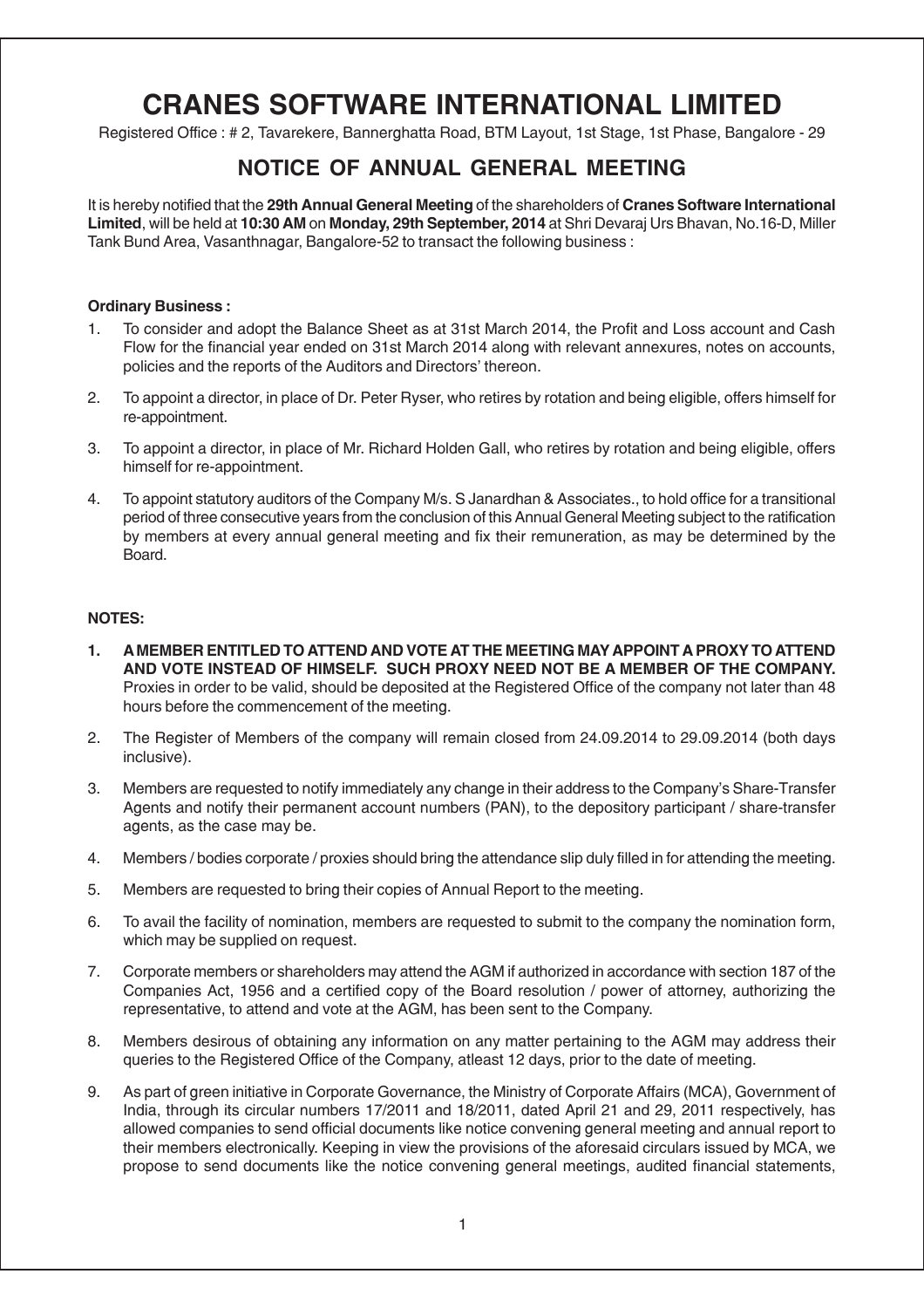

directors' report, auditors' report, etc. for and from the year ended March 31, 2011, in electronic form, to your email address made available to the Company by you. Please register your email address with us, if not done already and also inform any changes in your email address to your depository participant from time to time. Following the government directive, the full text of these notices / reports will also be made available on our website, www.cranessoftware.com. Physical copies of the notice and annual report will be available at our registered office for inspection during office hours. In case you desire to receive the documents mentioned above in physical form, please write to us to the aforesaid address or send an email to investor.register@cranessoftware.com by mentioning your reference number.

10. The Company has signed an agreement with NSDL / CDSL for facilitating such e-Voting by the Members. The instructions for shareholding by e-voting are as under:

#### **In case of members receiving e-mail:**

- (i) Log on to the e-voting website www.evotingindia.com
- (ii) Click on "Shareholders" tab.
- (iii) Now Enter your User ID
	- a) For CDSL: 16 digits beneficiary ID,
	- b) For NSDL: 8 Character DP ID followed by 8 Digits Client ID,
	- c) Members holding shares in Physical Form should enter Folio Number registered with the Company.
- (iv) Next enter the Image Verification as displayed and Click on Login.
- (v) If you are holding shares in demat form and had logged on to www.evotingindia.com and voted on an earlier voting of any company, then your existing password is to be used.
- (vi) If you are a first time user follow the steps given below:

|                         | For Members holding shares in Demat Form and Physical Form                                                                                                                                                                                     |  |
|-------------------------|------------------------------------------------------------------------------------------------------------------------------------------------------------------------------------------------------------------------------------------------|--|
| PAN <sup>*</sup>        | Enter your 10 digit alpha-numeric *PAN issued by Income Tax Department (Applicable for both<br>demat shareholders as well as physical shareholders)                                                                                            |  |
|                         | Members who have not updated their PAN with the Company/Depository Participant are requested<br>to use the first two letters of their name and the last 8 digits of the demat account/folio number<br>in the PAN field.                        |  |
|                         | In case the folio number is less than 8 digits enter the applicable number of 0's before the<br>number after the first two characters of the name in CAPITAL letters.                                                                          |  |
|                         | Eg. If your name is Ramesh Kumar with folio number 100 then enter RA00000100 in the PAN<br>field.                                                                                                                                              |  |
| DOB#                    | Enter the Date of Birth as recorded in your demat account or in the company records for the<br>said demat account or folio in dd/mm/yyyy format.                                                                                               |  |
| <b>Dividend</b><br>Bank | Enter the Dividend Bank Details as recorded in your demat account or in the company records<br>for the said demat account or folio.                                                                                                            |  |
| Details#                | Please enter the DOB or Dividend Bank Details in order to login. If the details are not recorded<br>with the depository or company please enter the number of shares held by you as on the cut<br>off date in the Dividend Bank details field. |  |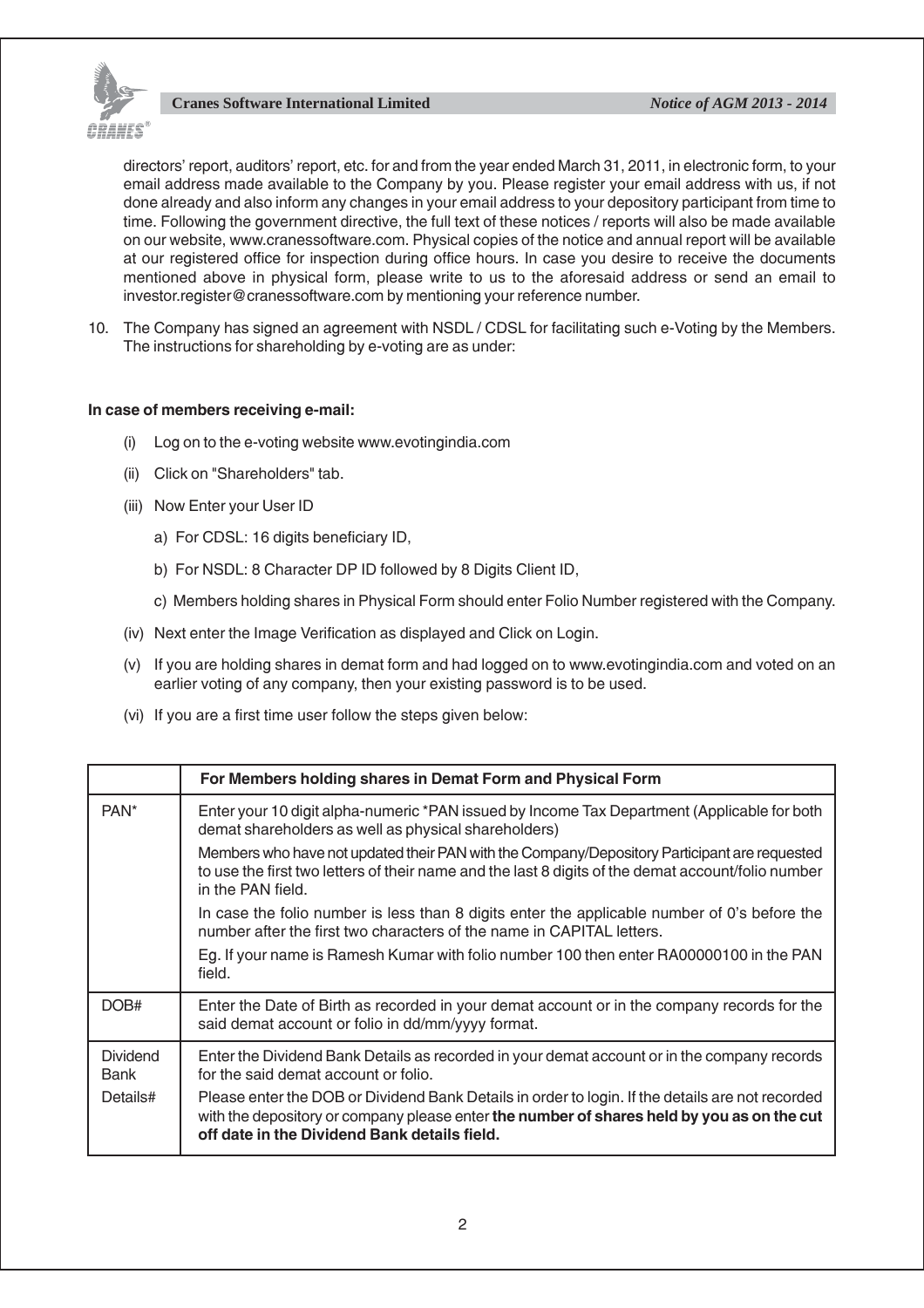

- (vii) After entering these details appropriately, click on "SUBMIT" tab.
- (viii) Members holding shares in physical form will then reach directly the Company selection screen. However, members holding shares in demat form will now reach 'Password Creation' menu wherein they are required to mandatorily enter their login password in the new password field. Kindly note that this password is to be also used by the demat holders for voting for resolutions of any other Company on which they are eligible to vote, provided that Company opts for e-voting through CDSL platform. It is strongly recommended not to share your password with any other person and take utmost care to keep your password confidential.
- (ix) For Members holding shares in physical form, the details can be used only for e-voting on the resolutions contained in this Notice.
- (x) Click on the EVSN for the relevant Company Name (viz. Cranes Software International Ltd.) on which you choose to vote.
- (xi) On the voting page, you will see "RESOLUTION DESCRIPTION" and against the same the option "YES/NO" for voting. Select the option YES or NO as desired. The option YES implies that you assent to the Resolution and option NO implies that you dissent to the Resolution.
- (xii) Click on the "RESOLUTIONS FILE LINK" if you wish to view the entire Resolution details.
- (xiii) After selecting the resolution you have decided to vote on, click on "SUBMIT". A confirmation box will be displayed. If you wish to confirm your vote, click on "OK", else to change your vote, click on "CANCEL" and accordingly modify your vote.
- (xiv) Once you "CONFIRM" your vote on the resolution, you will not be allowed to modify your vote.
- (xv) You can also take out print of the voting done by you by clicking on "Click here to print" option on the Voting page.
- (xvi) If Demat account holder has forgotten the changed password then Enter the User ID and the image verification code and click on Forgot Password & enter the details as prompted by the system.
	- $\triangleright$  Institutional shareholders (i.e. other than Individuals, HUF, NRI etc.) are required to log on to www.evotingindia.com and register themselves as Corporates.
	- $\triangleright$  They should submit a scanned copy of the Registration Form bearing the stamp and sign of the entity to helpdesk.evoting@cdslindia.com.
	- $\triangleright$  After receiving the login details they have to create a user who would be able to link the account(s) which they wish to vote on.
	- $\triangleright$  The list of accounts should be mailed to helpdesk.evoting @cdslindia.com and on approval of the accounts they would be able to cast their vote.
	- $\triangleright$  They should upload a scanned copy of the Board Resolution and Power of Attorney (POA) which they have issued in favour of the Custodian, if any, in PDF format in the system for the scrutinizer to verify the same.

#### **In case of members receiving the physical copy:**

- A. Please follow all steps from sl. no. (i) to sl. no. (xvi) above to cast vote.
- B. The voting period begins on 23rd September, 2014 at 9:00 AM and ends on 25th September, 2014 at 5:00 PM. During this period shareholders' of the Company, holding shares either in physical form or in dematerialized form, as on the cut-off date (record date) of 29th August, 2014, may cast their vote electronically. The e-voting module shall be disabled by CDSL for voting thereafter.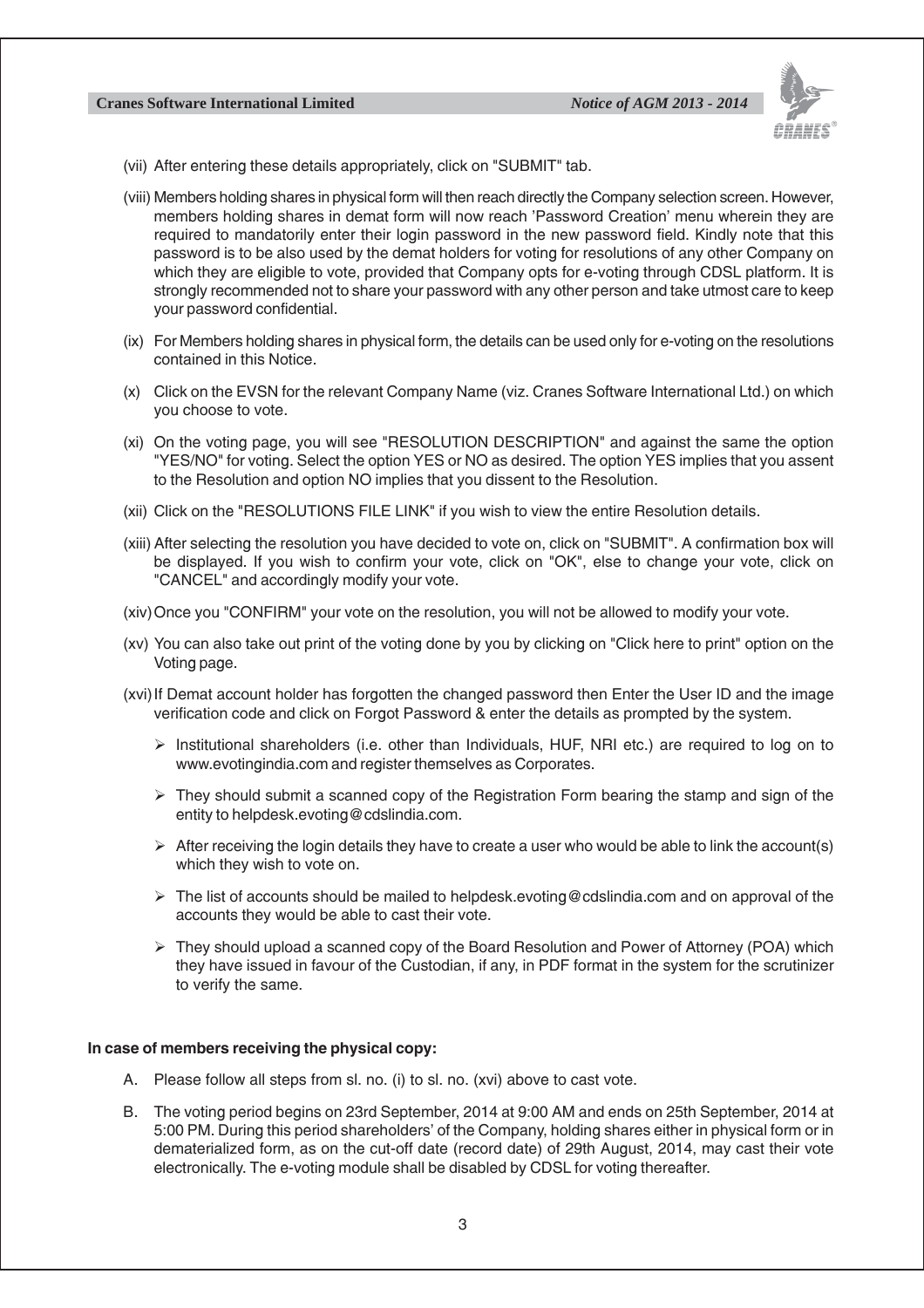

C. In case you have any queries or issues regarding e-voting, you may refer the Frequently Asked Questions ("FAQs") and e-voting manual available at www.evotingindia.com under help section or write an email to helpdesk.evoting@cdslindia.com.

Place : Bengaluru **Place : Bengaluru By Order of the Board**<br>Date : August 30, 2014 **By Order Software International By Order Software For Cranes Software International Ltd** 

> **Asif Khader Managing Director**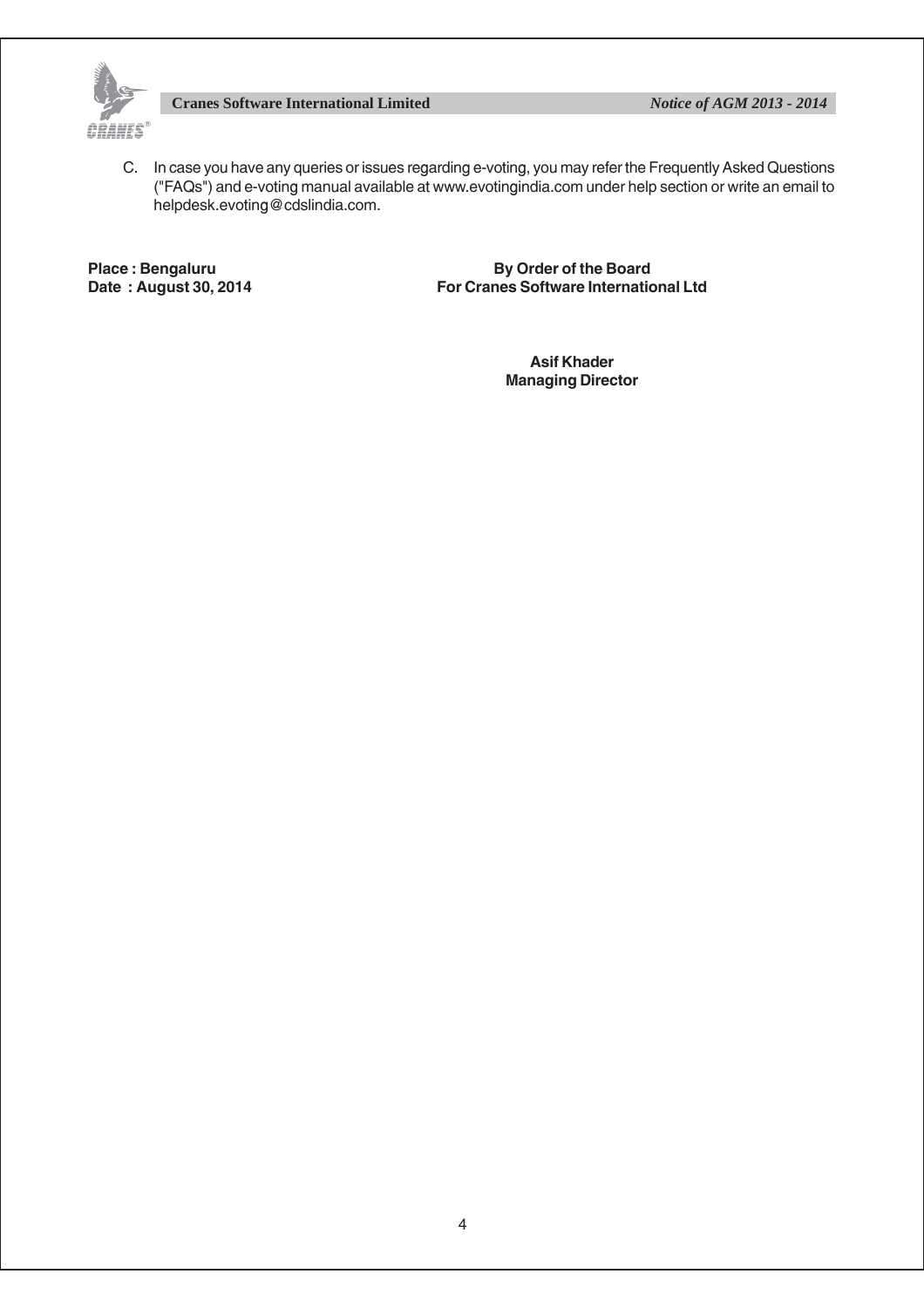

#### **ANNEXURE TO THE NOTICE**

Brief details of directors seeking re-appointment at this Annual General Meeting (Pursuant to clause 49 of the Listing Agreement)

| Name of Director                                                                                         | Dr. Peter Ryser                              | <b>Mr. Richard Holden Gall</b>                                          |
|----------------------------------------------------------------------------------------------------------|----------------------------------------------|-------------------------------------------------------------------------|
| Date of Appointment                                                                                      | 29-03-2005                                   | 16-05-2002                                                              |
| Date of Birth                                                                                            | 30-07-1951                                   | 14-04-1945                                                              |
| Qualifications                                                                                           | Dr.es sciences                               | MBA, BS                                                                 |
| Expertise in specific<br>functional areas                                                                | <b>Expert in Product</b><br>Development      | Program Management,<br>Product Development,<br>International Marketing. |
| List of companies in<br>which directorship is<br>held as on 31-03-2011                                   | Tecan AG,<br>Sensile Technologies SA         | Systat Software, Inc.,<br>Cranes Software, Inc.                         |
| Chairman / member of<br>*Committees of Indian<br>Companies on which he is<br>a director as on 31-03-2011 | Audit Committee,<br>Cranes Software - Member | Audit Committee,<br>Cranes Software - Chairman                          |
| Shareholding in the Company                                                                              | <b>NIL</b>                                   | <b>NIL</b>                                                              |

\*The committees include audit committee, remuneration committee and shareholders' / investor grievance committee of Indian Companies only.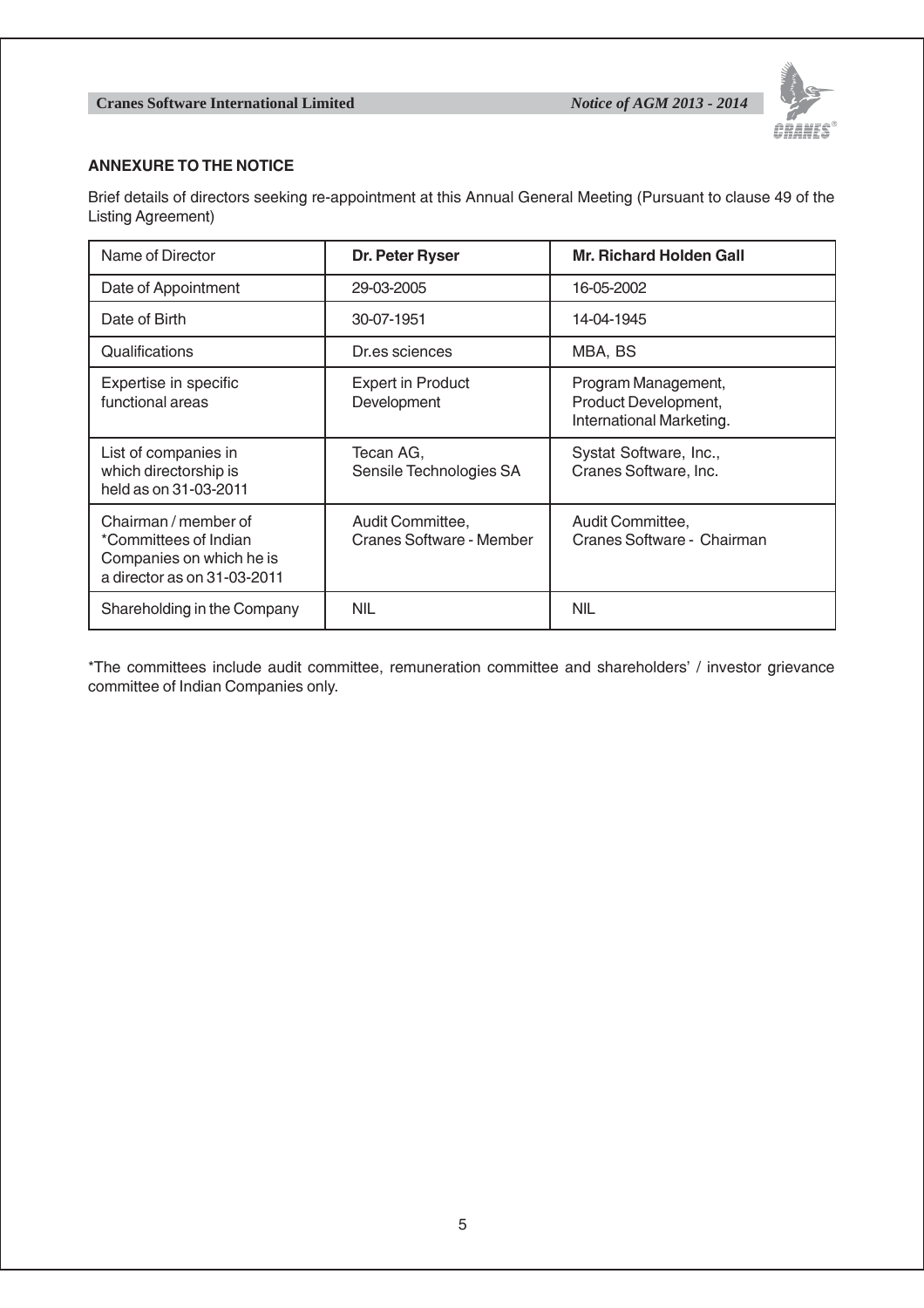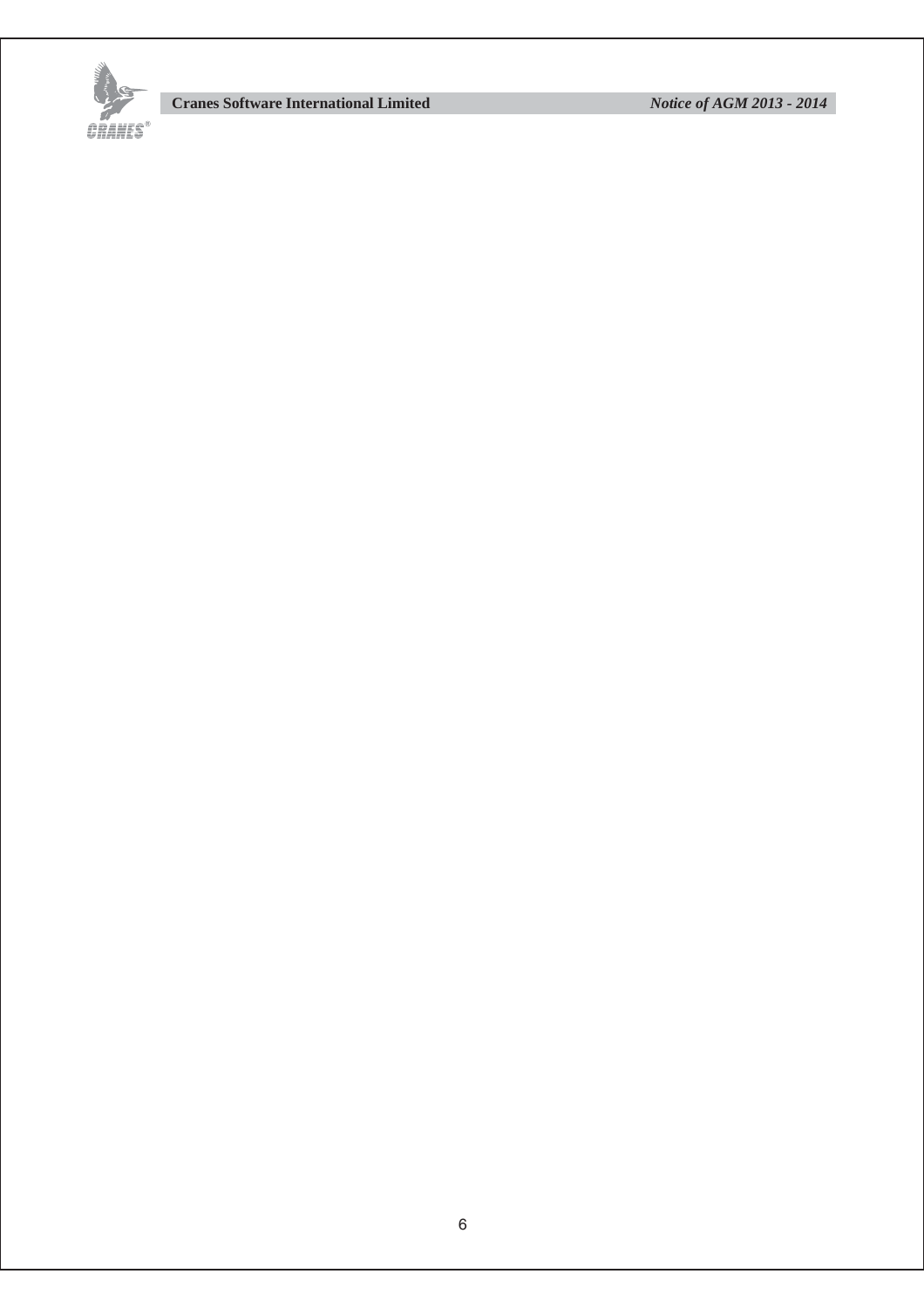**Cranes Software International Limited** *Notice of AGM 2013 - 2014* **CRANES SOFTWARE INTERNATIONAL LIMITED** Registered Office : # 2, Tavarekere, Bannerghatta Road, BTM Layout, 1st Stage, 1st Phase, Bangalore - 29 Annual General Meeting at 10.30 a.m. on Monday, 29th September, 2014 at Sri Devaraj Urs Bhavan, No.16-D, Miller Tank Bund Area, Vasanthnagar, Bangalore - 560 052 **ATTENDANCE SLIP** To be handed over at the entrance of the meeting hall. Name of First named Shareholder No. of Shares Folio No. If held in dematerialised from Client ID No. I certify that I am a registered Shareholder of the Company. I hereby record my presence at the above **Annual General Meeting** of the Company. A member/proxy wishing to attend the meeting must complete this attendance slip and hand it over at the entrance of the meeting hall. Name of Proxy (if any) in BLOCK LETTERS Signature of Member/Proxy  $\ast$ --------------------**CRANES SOFTWARE INTERNATIONAL LIMITED** Registered Office : # 2, Tavarekere, Bannerghatta Road, BTM Layout, 1st Stage, 1st Phase, Bangalore - 29 **PROXY FORM** I/We ............................................................................... of ..................................... being a member / members of **Cranes Software International Limited,** hereby appoint ............................................................................ of ................................................................................... or failing him ........................................................................ of ............................................. as my / our proxy to attend and vote for me /us on my/our behalf at the 29th Annual General Meeting of the Company held at 10:30 AM on Monday, 29th September, 2014 If held in dematerialised form<br>D P ID No. Client ID No No. of shares  $\vert$  Folio No. Client ID No. **Signature** affixing Re. 1.00 Revenue Stamp

NOTE: Any member entitled to attend and vote at the meeting is entitled to appoint a proxy to attend and vote instead of himself and the proxy need not be a member. The form duly completed should be deposited at the Registered Office of the Company at Bangalore not less than 48 hours before the commencement of the meeting.